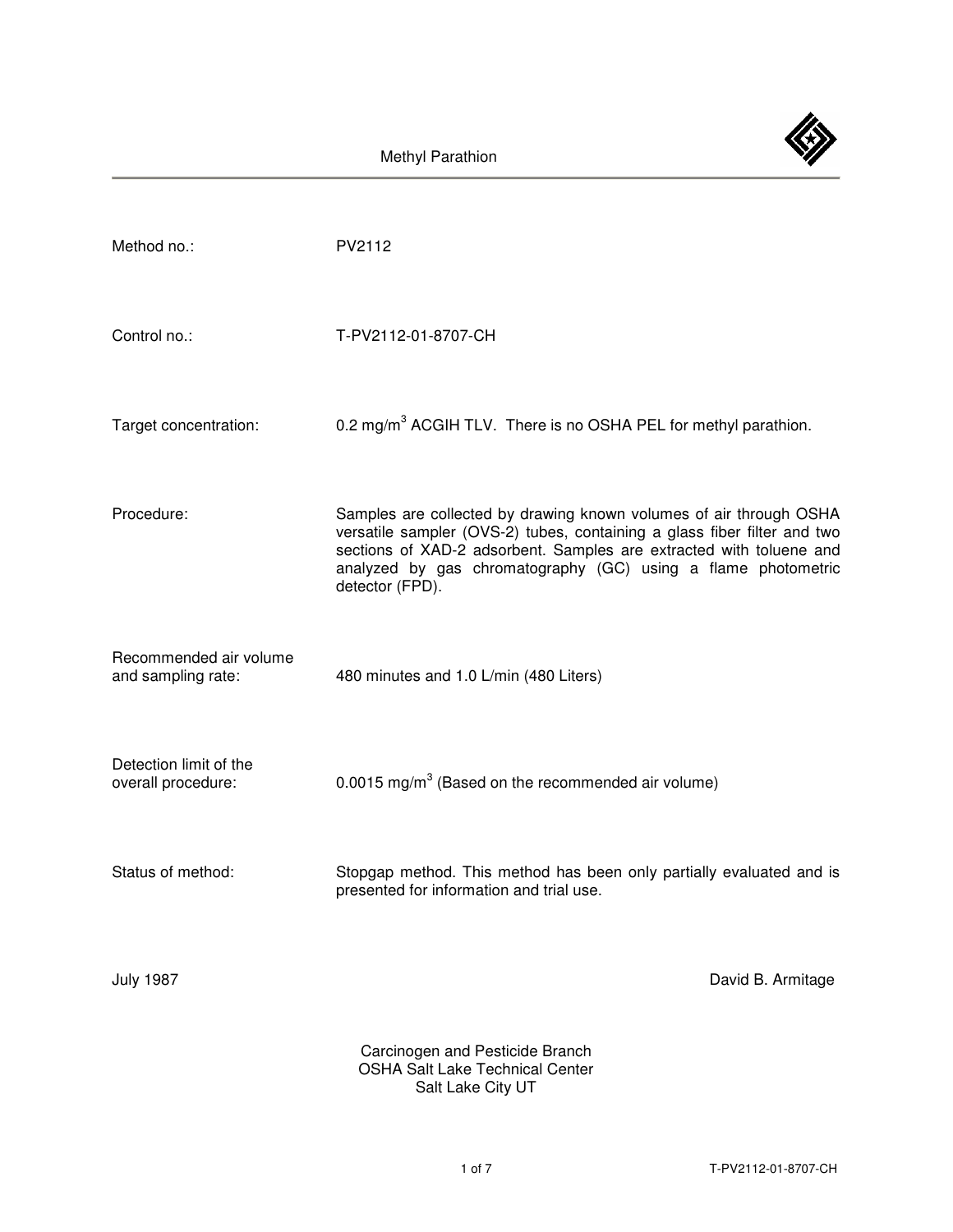# 1 General Discussion

#### 1.1 Background

#### 1.1.1 History of procedure

 This evaluation was undertaken to determine the effectiveness of the OVS-2 sampling tube as a sampling device for methyl parathion. It follows the procedure developed for several other organophosphorus pesticides. (Ref. 5.1)

 It should be noted that in this evaluation for methyl parathion several other analytes were also present in the analytical procedure. These other analytes are not mentioned in this evaluation, but can be seen on the sample chromatogram.

 1.1.2 Toxic effects (This section is for information only and should not be taken as the basis of OSHA policy).

 Organophosphorus pesticides act as irreversible inhibitors of cholinesterase, thereby allowing the accumulation of large amounts of acetylcholine. When a critical level of cholinesterase depletion is reached, usually about 20% of normal, symptoms and signs of acetylcholine accumulation poisoning become manifest. (Ref. 5.2)

 These symptoms may include blurred vision, weakness, nausea, headache, abdominal cramps, chest discomfort, and diarrhea. Signs may include miosis, muscle twitching, salivation, sweating, tearing, cyanosis, convulsions, and coma. (Ref. 5.2)

 Besides being absorbed following inhalation or ingestion, organophosphorus pesticides are readily absorbed through the intact skin. (Ref. 5.2)

The acute oral LD<sub>50</sub> of 0-25 mg/kg for male rats is similar to that of parathion (2 mg/kg, both sexes), however, methyl parathion is less toxic to female rats ( $LD_{50}$  of 24 mg/kg). The major difference in toxicity is found in the acute dermal  $LD_{50}$  for rats. It is 67 mg/kg for methyl parathion and 6.4 mg/kg for parathion. (Ref. 5.3)

 By analogy to the similar, but more toxic parathion, methyl parathion has been given a TLV of 0.2 mg/m<sup>3</sup> by the ACGIH. (Ref. 5.3)

1.1.3 Potential workplace exposure

 No estimate of worker exposure to methyl parathion could be found. Methyl parathion is used as an insecticide. (Ref. 5.4)

1.1.4 Physical properties (Refs. 5.3-5.6)

| $CAS$ #:          | 298-00-0                                                         |
|-------------------|------------------------------------------------------------------|
| Molecular weight: | 263.23                                                           |
| Molecular formula | $C_8H_{10}NO_5PS$                                                |
| Melting point:    | 37-38 °C                                                         |
| Vapor Pressure:   | 0.5 mmHg at 20 $^{\circ}$ C                                      |
| Appearance:       | white, crystalline solid                                         |
| Solubility:       | practically insoluble in water, soluble in most organic solvents |
| Synonyms:         | Azophos, Cekumethion, devithion, dimethyl parathion,             |
|                   | Folidol M, Metacide, metafos, Parton-M, Wofatox                  |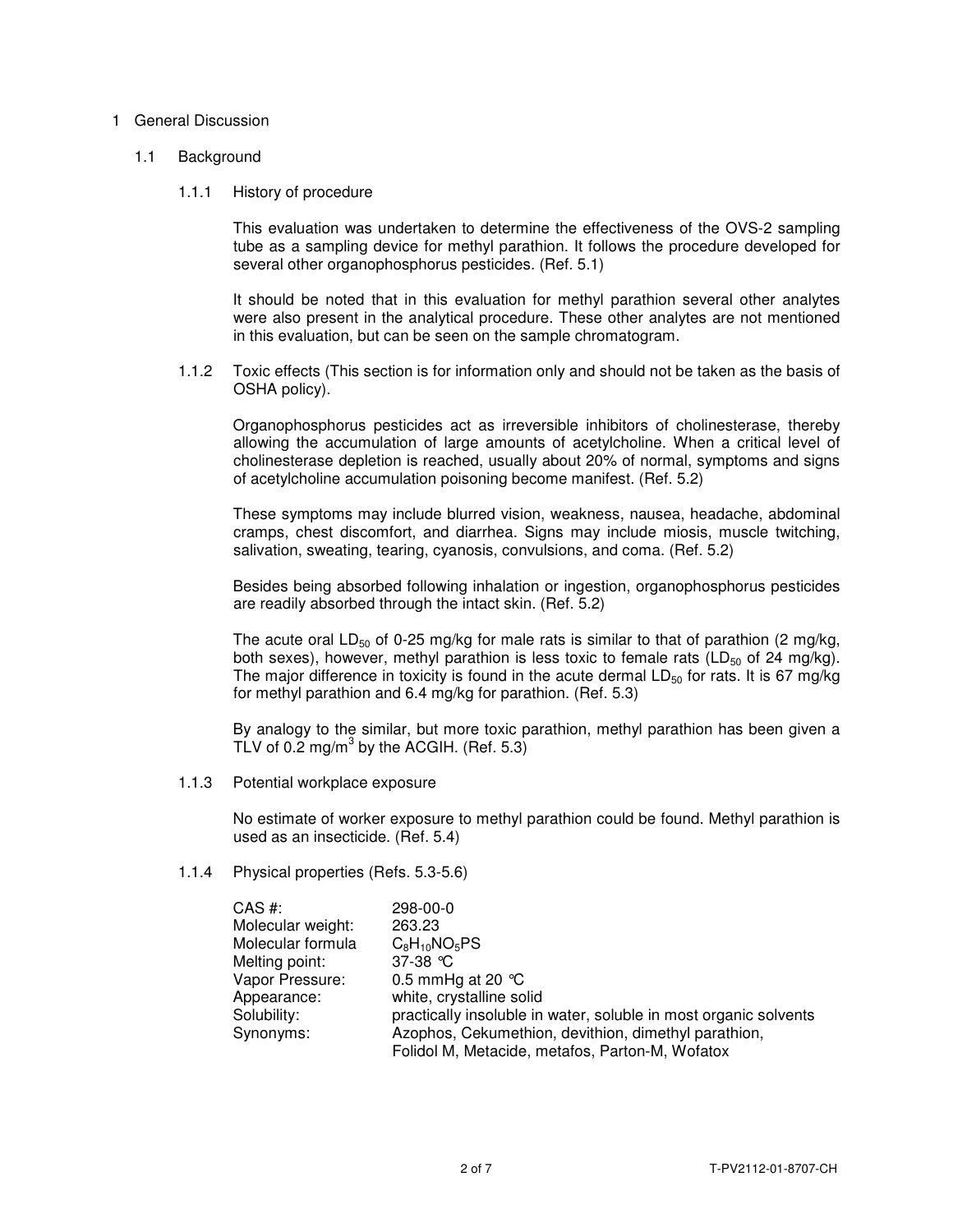Structure:



# 1.2 Limit defining parameters

 The detection limit of the analytical procedure is 0.5 ng per injection. This is the amount of analyte which will give a peak whose height is approximately five times the baseline noise.

## 2 Sampling procedure

- 2.1 Apparatus
	- 2.1.1 Samples are collected by using a personal sampling pump that can be calibrated to within  $\pm 5$ % of the recommended flow rate with the sampling device in line.
	- 2.1.2 Samples are collected with OVS-2 tubes, which are specially made 13-mm o.d. glass tubes that are tapered to 6-mm o.d.. These tubes are packed with a 140-mg backup section and a 270-mg sampling section of cleaned XAD-2. The backup section is retained by two foam plugs and the sampling section is between one foam plug and a 13-mm diameter glass fiber filter. The glass fiber filter is held next to the sampling section by a polytetrafluoroethylene (PTFE) retainer.



# 2.2 Reagents

No sampling reagents are required.

# 2.3 Sampling technique

- 2.3.1 Attach the small end of a OVS-2 sampling tube to the sampling pump with flexible, plastic tubing such that the large, front section of the sampling tube is exposed directly to the atmosphere. Do not place any tubing in front of the sampler. The sampler should be attached vertically (large end down) in the worker's breathing zone in such a manner that is does not impede work performance.
- 2.3.2 After sampling for the appropriate time, remove the sampling device and seal the tube with plastic end caps.
- 2.3.3 Wrap each sample end-to-end with a Form OSHA-21 seal.
- 2.3.4 With each set of samples, submit at least one blank. The blank should be handled the same as the other samples except that no air is drawn through it.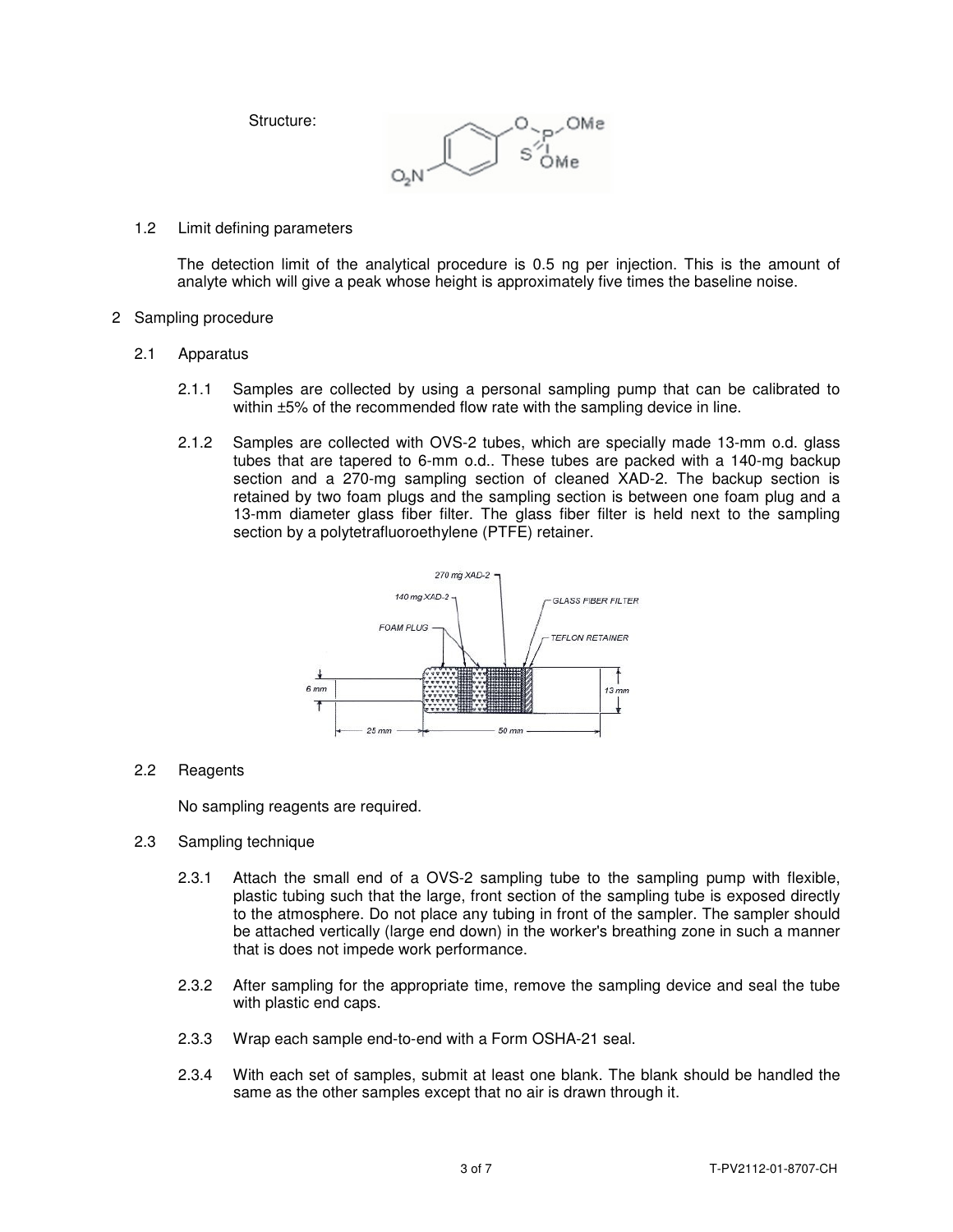- 2.3.5 Bulk samples should be submitted for analysis in a separate container. Do not ship with the air samples.
- 2.4 Extraction efficiency

 Two 13-mm glass fiber filters were each liquid spiked with 95.91 µg of methyl parathion. The two filters, along with a blank filter, were each placed in separate 4-mL vials which also contained 270 mg of XAD adsorbent. These vials were stored overnight at room temperature, and then extracted with 2 mL of toluene. The average extraction efficiency for these two filters (with the XAD-2 adsorbent present) was 91%.

2.5 Retention efficiency

 Two OVS-2 tubes were each spiked with 95.91 µg of methyl parathion by liquid spiking the 13 mm glass fiber filter. Three hundred and fifty liters of humid air were drawn through each tube. The two tubes were then extracted as in Section 3.4. No breakthrough to the backup section was observed. The average retention efficiency for these two tubes was 91%.

2.6 Sample storage

 Two OVS-2 tubes were each spiked with 95.91 µg of methyl parathion as above. Four hundred and seventy liters of humid air were drawn through each tube. These two tubes were stored for ten days at ambient temperature in a drawer. They were then extracted as in Section 3.4. No methyl parathion was recovered from the backup section of these tubes. The average recovery after ten days of storage was 97%.

- 2.7 Recommended air volume and sampling rate
	- 2.7.1 The recommended air volume is 480 L.
	- 2.7.2 The recommended flow rate is 1.0 L/min.
- 2.8 Interferences

It is not known if any compounds will interfere with the collection of methyl parathion. Suspected interferences should be reported to the laboratory with submitted samples.

- 2.9 Safety precautions
	- 2.9.1 Attach the sampling equipment in such a manner that it will not interfere with work performance or employee safety.
	- 2.9.2 Follow all safety practices that apply to the work area being sampled.
- 3 Analytical procedure
	- 3.1 Apparatus
		- 3.1.1 A GC equipped with an FPD detector operating in the phosphorus mode. A Hewlett-Packard 5730A GC fitted with an FPD was used in this evaluation. Injections were performed using a Hewlett-Packard 7671A automatic sampler.
		- 3.1.2 A GC Column capable of resolving methyl parathion from any interference. A 30-m  $\times$ 0.53-mm i.d. DB-210 Megabore GC column, 1.0-µm thick film, was used in this evaluation and is available from J&W Scientific, Inc., Rancho Cordova, CA.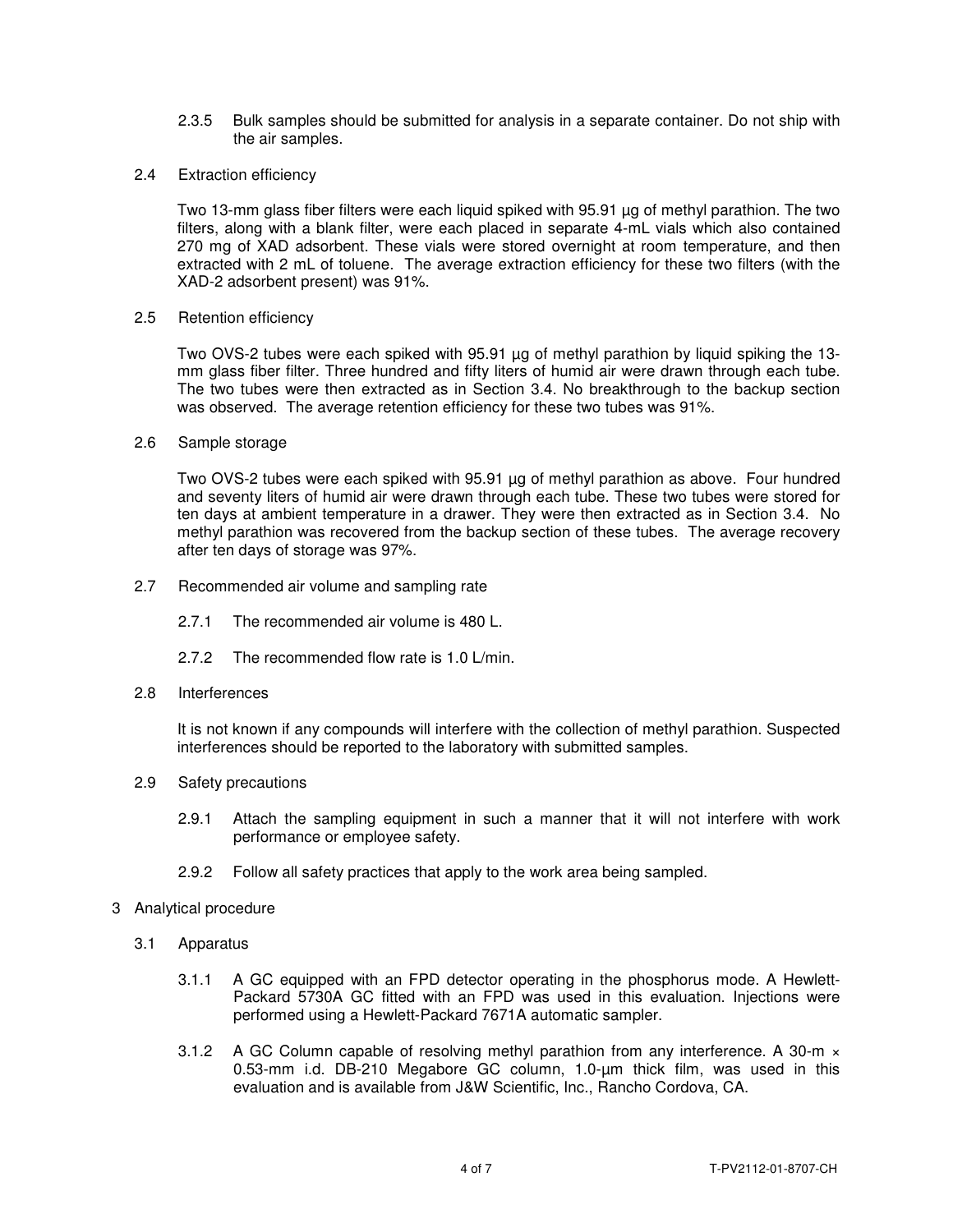- 3.1.3 An electronic integrator or other suitable means of measuring detector response. A Hewlett-Packard 3357 data system was used in this evaluation.
- 3.1.4 Vials, 2 and 4-mL glass with PTFE-lined septa.
- 3.1.5 Volumetric flasks, pipettes, and syringes for preparing standards, making dilutions, and performing injections.
- 3.2 Reagents
	- 3.2.1 Hydrogen, air, oxygen, and nitrogen, GC grade.
	- 3.2.2 Toluene, Pesticide grade.
	- 3.2.3 Methyl parathion, 99.9% pure (EPA).
- 3.3 Standard preparation

 Stock standard solutions are prepared by adding toluene to preweighed amounts of methyl parathion. Working range standard solutions are prepared by diluting stock solutions with toluene. Stock and dilute standards are stored in a freezer.

- 3.4 Sample preparation
	- 3.4.1 Transfer the 13-mm glass fiber filter and the 270-mg section of the sampling tube to a 4-mL vial. Place the first foam plug and the 140-mg section in a separate vial. A small glass funnel can be used to facilitate the transfer of the adsorbent. Discard the rear foam plug. Do not discard the glass sampling tube; it can be reused after it has been cleaned with surfactant or suitable solvent.
	- 3.4.2 Add 2.0 mL of toluene to each vial.
	- 3.4.3 Seal the vials with PTFE-lined septa and allow them to extract for one hour. The vials should be shaken by hand periodically during the one-hour extraction time.
- 3.5 Analysis
	- 3.5.1 GC conditions

| GC column:                  | 30 m × 0.53 mm i.d., DB-210 Megabore,<br>1.0 $\mu$ m thick film |
|-----------------------------|-----------------------------------------------------------------|
| Injection volume:           | $1.3 \mu L$                                                     |
| Instrument temperatures     |                                                                 |
| Injector temperature:       | 200 °C                                                          |
| Detector temperature:       | 300 $\degree$ C                                                 |
| Initial column temperature: | 150 $\degree$ C                                                 |
| Temperature program rate:   | 8 °C/min                                                        |
| Final column temperature:   | 200 $\degree$ C                                                 |
| Initial hold time:          | $0 \text{ min}$                                                 |
| Final hold time:            | 4 min                                                           |
| <b>FPD conditions</b>       |                                                                 |
| Hydrogen flow rate:         | $200$ mL/min                                                    |
| Oxygen flow rate:           | $60$ mL/min                                                     |
| Airflow rate:               | 30 mL/min                                                       |
| <b>Retention time:</b>      | $10.1$ min                                                      |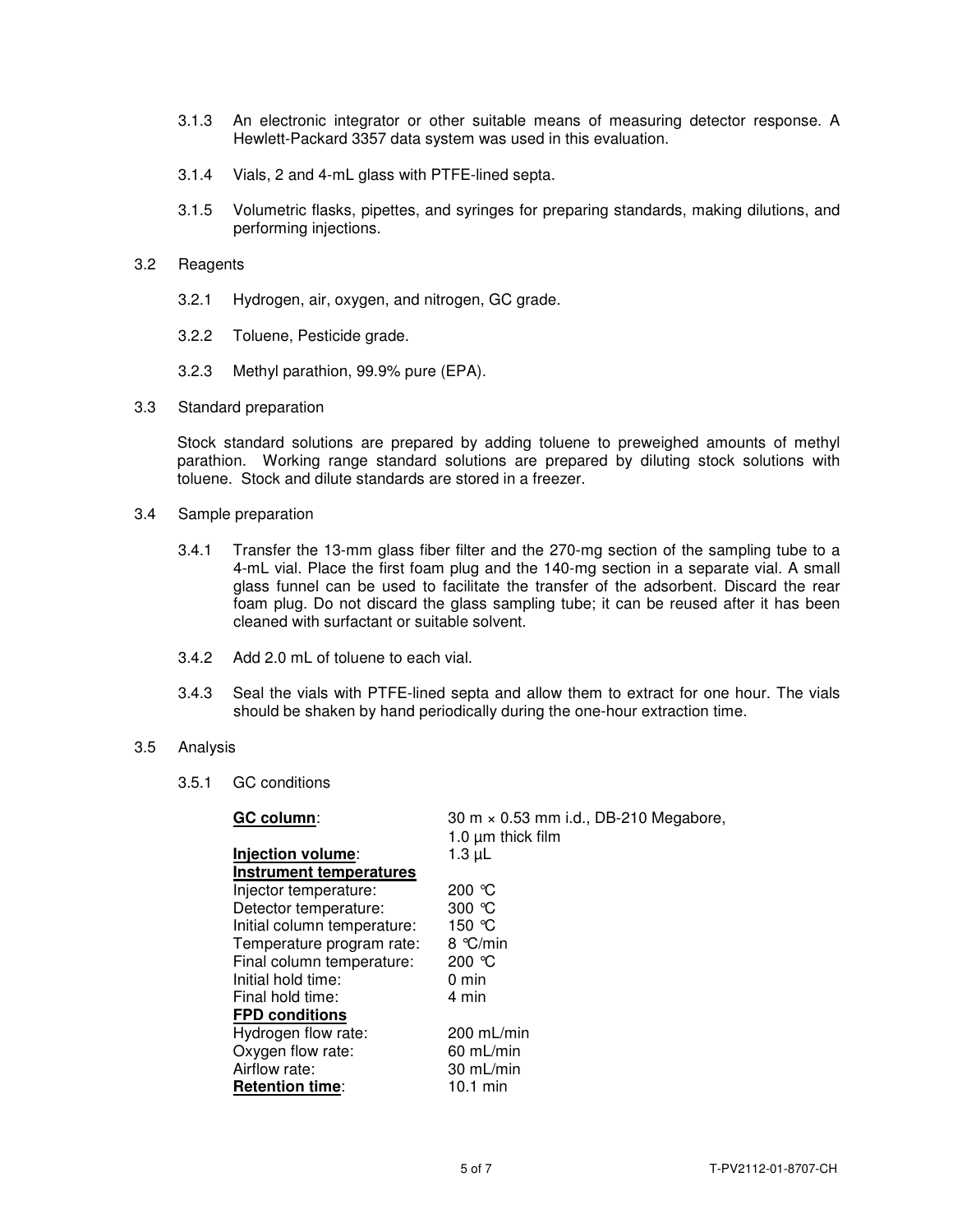#### 3.5.2 Chromatogram



- 3.6 Interferences
	- 3.6.1 Any compound having a similar retention time to the analyte is a potential interference. Generally, chromatographic conditions can be altered to separate interference from the analyte.
	- 3.6.2 Retention time on a single column is not proof of chemical identity. Analyses by an alternate GC column, detection by an FPD in the sulfur mode for the sulfur containing pesticides, and confirmation by mass spectrometry are additional means of identification.
- 3.7 Calculations
	- 3.7.1 A calibration curve is constructed by plotting detector response versus standard concentration.
	- 3.7.2 The concentration of methyl parathion in a sample is determined from the calibration curve. If methyl parathion is found on the backup section, it is added to the amount found on the front section. Blank corrections for each section should be performed before adding the results together.
	- 3.7.3 The air concentration is then determined by the following formula.

 $(air volume, L)$  (desorption efficiency, decimal)  $mg/m^3 = \frac{(\mu g/mL)(\text{desorption volume}, mL)}{(\text{dissolution of friction gas})}$ 

#### 3.8 Safety precautions

- 3.8.1 Avoid exposure to all standards
- 3.8.2 Avoid exposure to all solvents.
- 3.8.3 Wear safety glasses at all times.